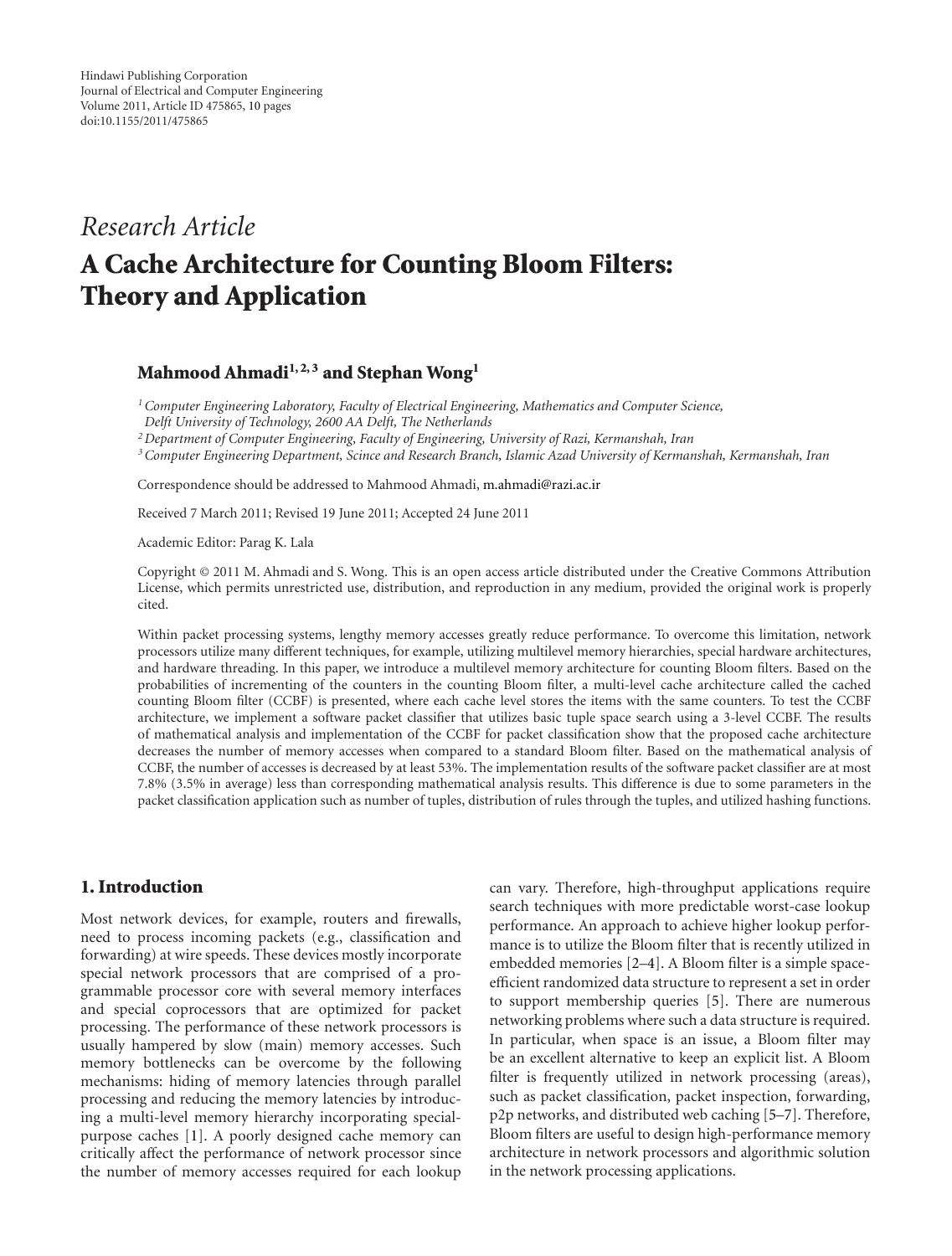In this paper, we introduce a new multi-level cache architecture called the *cached counting Bloom filter* (CCBF). In the CCBF, the cache levels are defined based on the value of the counters. In other words, the items with same counter values are stored in the same level. Based on the counting Bloom filter (CBF) analysis, we propose two multi-level cache architectures (an *l*-*level* and a 3-*level* one) and, subsequently, present the performance analysis. The performance metric is the number of accesses to different cache levels of the CCBF as compared to the standard Bloom filter. In the 3-level cache, we further determine the size of cache levels for optimal false positive probabilities. To test the CCBF, we implemented a software packet classifier utilizing a 3-level CCBF employing tuple spaces that are traditionally utilized in packet classification. The mathematical analysis and software implementation results show that the number of accesses is decreased when a 3-level CCBF is utilized. Based on the mathematical analysis, the number of accesses is decreased by at least 53% in comparison to the standard Bloom filter. The results of software implementation have at most 7.8% (3.5% in average) difference to corresponding results of mathematical analysis. This difference is due to the following reasons: number of tuples, distribution of rules inside the tuples, and utilized hashing functions. The main contributions of this paper are the following:

- (i) introducing of Bloom filter variant called *cached counting Bloom filter* (CCBF)
- (ii) mathematical analysis of the CCBF
- (iii) the performance evaluation of the proposed CCBF for packet classification.

The rest of paper is organized as follows. Section 2.2 presents related works. Section CCBF describes a cache counting Bloom filter concept, architecture, and analysis. The case study of packet classification is presented in Section 3. Section 4 presents our analysis and software packet classifier implementation results. In Section 5, we draw the overall conclusions.

#### **2. Related Works**

In this section, we take a brief look at previous works regarding the packet classification using Bloom filter and memory organization in Bloom filters. In [8, 9], Srinivasan et al. introduced the tuple space approach and the collection of tuple search algorithms. A high level approach for multiple field search employs tuple space. A tuple defines the number of specified bits in each field of the rule. The tuple-based algorithms utilize traditional hashing system. In [4], an extended version of the Bloom filter was considered. The authors presented a fast hash table architecture (FHT) and lookup algorithm that converts a Bloom filter into a counting Bloom filter and an associated hash bucket. The FHT improves the performance over a standard hash table by reducing the number of memory accesses needed for the most time-consuming lookups. It only works in conjunction with counting Bloom filters and needs to reconsider all of the already inserted items for each item that consequently leads to longer processing time. In [10], a hash architecture called a multi-predicate Bloom-filtered hash table (MBHT) using parallel Bloom filters is presented. It generates off-chip memory addresses in the base-2<sup>*x*</sup> number system,  $x \in \{1, 2, ...\}$ , which removes the overhead of pointers. Using a larger base of number system, an MBHT reduces on-chip memory size. In [11], an approach to packet classification which combines architectural and algorithmic techniques is presented. The starting point is the well-known crossproduct algorithm which is fast but has significant memory overhead due to additional rules needed to represent the crossproducts. The proposed approach modifies the crossproduct method to reduce the memory requirement. Unnecessary accesses to the off-chip memory are avoided by filtering them through on-chip Bloom filters. In [7], a cache design based on the standard Bloom filter was investigated and was extended to support ageing (adding the ability to evict stale entries from the cache), bound misclassification rates, and use multiple binary predicates. It examined the exact relationship between the size and dimension of the number of flows that can be supported and the misclassification probability incurred. Additionally, it presented extensions for gracefully ageing the cache over time to minimize misclassification. In [12], we introduce the concept of CCBF and proposed two architectures for the counting Bloom filters and their mathematical analysis. In this paper, we implement a CCBF in packet classification using tuple space search with a class *H*3 of universal hashing functions. Consequently, we compare the software implementation and mathematical analysis results of the CCBF to a standard Bloom filter. The experimental results show that the utilization of the CCBF increases the performance of counting Bloom filters.

*2.1. Counting Bloom Filter.* The standard Bloom filter works fine when the members of the set do not change over time. When they do, adding items requires little effort since it only requires hashing the additional item and setting the corresponding bit locations in the array. On the other hand, removing an item conceptually requires unsetting the ones in the array, but this could inadvertently lead to removing a 1 that was the result of hashing another item that is still member of the set. To overcome this problem, the counting Bloom filter (CBF) was introduced [13]. In the counting Bloom filter, each bit in the array is replaced by a small counter. When inserting an item, each counter indexed by the corresponding hash value is incremented; therefore, a counter in this filter essentially represents the number of items hashed to it. When an item is deleted, the corresponding counters are decremented. In the following, we utilize  $c(i)$  to denote the counter value associated with each *i*'th counter. Considering a counting Bloom filter for *n* items, with *k* hashing functions, and *m* counters, the probability that the  $i'$ <sup>th</sup> counter is incremented  $j$  times is given as a binomial random variable in the following: given as a binomial random variable in the following:

$$
p(c(i) = j) = {nk \choose j} \left(\frac{1}{m}\right)^j \left(1 - \frac{1}{m}\right)^{nk - j}.
$$
 (1)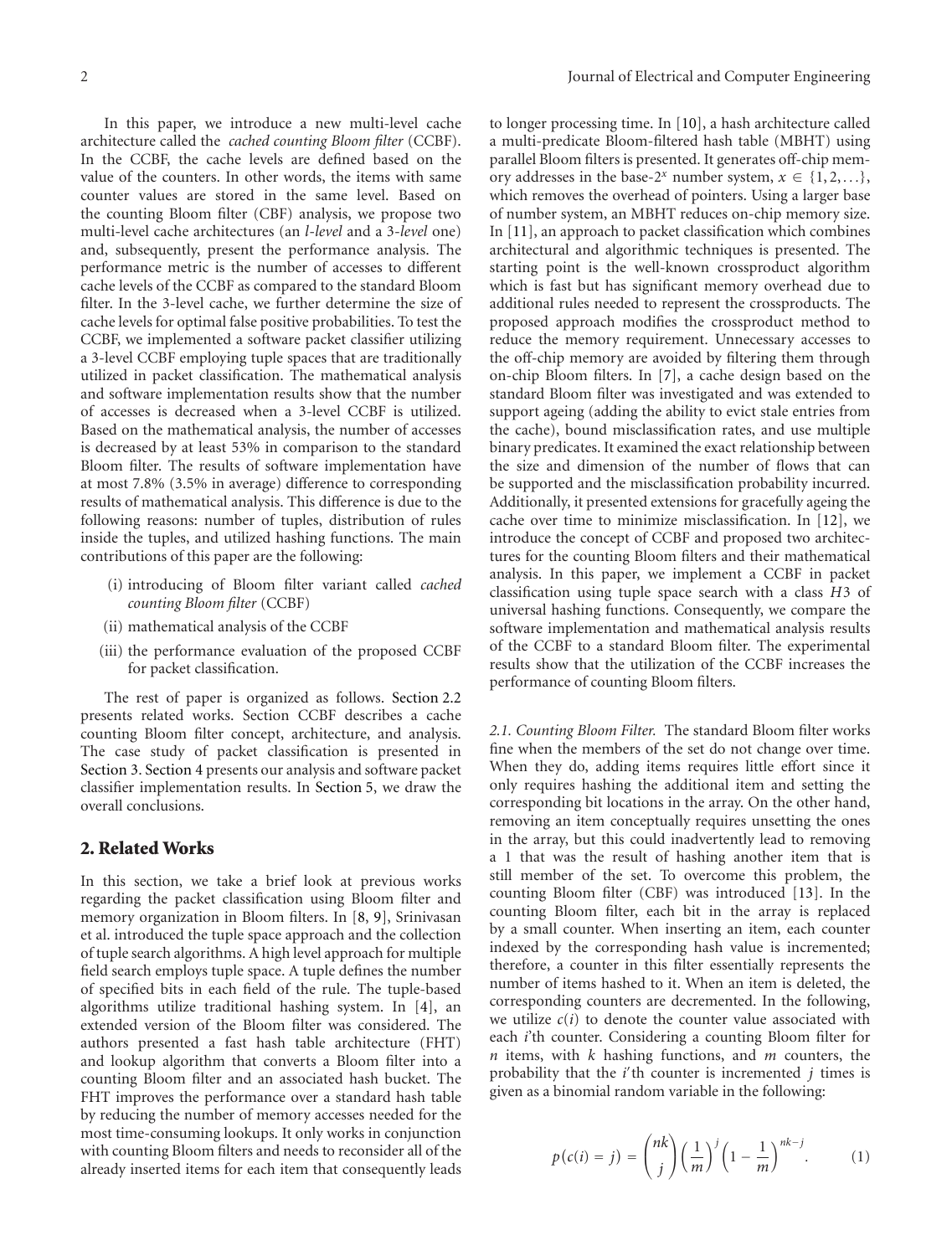

Figure 1: The hash table architecture using cached counting Bloom filters.



FIGURE 2: False positive probability for different configurations.

When using *n*-bit counters, an *n*-bit counter will overflow if and only if it reaches a value of 2*n*. The analysis performed by Fan et al. [13] shows that a 4-bit counter is adequate for most applications.

*2.2. Cached Counting Bloom Filter Concept.* A cache counting Bloom filter (CCBF) is a counting Bloom filter with multilevel hash table in which the items with the same counter value are stored in the same memory (cache) level. If the number of levels is *l*, the multi-level counting Bloom filter<br>is called *Llevel CCBE We show that in practice* the <sup>3</sup>is called *l*-level CCBF. We show that in practice, the 3-<br>level CCBF is more beneficial than *l*-level CCBF. In the level CCBF is more beneficial than *l*-level CCBF. In the CCBF, two types of operations are defined. First type of operations is related to the programming and querying of the Bloom filter, and second type is insertion/deletion and fetching of an item from multi-level CCBF based on the counter values in the counting Bloom filter. This means that in the programming of the Bloom filter, the items are

inserted in the related cache level of the CCBF. In querying step, the counter values are checked, and the items from the related cache level are loaded. The operations in cache levels are similar to the operations in the traditional hash table (insertion/deletion and fetching). An example of a Bloom filter and corresponding CCBF is depicted in Figure 1.

Figure 1 depicts the CCBF. To generate the CCBF, each item with its counter is inspected after the Bloom filter is created. The item with maximum counter value is selected to write on the cache level. In this case, item *R*1 is hashed to addresses 1, 3, and 5. Address 3 has maximum value of counters; therefore, *R*1 is stored in level 3. Item *R*2 is hashed to addresses 1, 3, and 6 with the counter values 2, 3 and 2. Therefore, item *R*2 is stored in address 3 in level 3. Similarly *R*4 and *R*5 are stored in level 3 and level 2, respectively. From Figure 1, it can be observed that items *R*1, *R*2, and *R*3 are stored in a bucket in the third level, and item *R*4 is stored in level 2 because of its counter value. In other words, only 2 accesses are required in total, one for the bucket in the third level and the other for the bucket in the second level. It should be noted that each address in the array of counters points to one level. The addresses with the counter value more than 2 points to level 3, the addresses with the counter value 2 points to level 2, and the addresses with the value 1 points to level 1.

According to definition of a Bloom filter, the number of hashing functions (*k*) with *m* counters and *n* items can be expressed as follows [12]:

$$
k = g \frac{m}{n},\tag{2}
$$

where the value of *g* changes for different Bloom filter configurations. Based on the Bloom filter definition, the optimal value for *g* to have a minimum false positive rate is  $g = \ln(2)$  (see Figure 2).

After substituting (2) in (1), we obtain

$$
p(c(i) = j) = {gm \choose j} \left(\frac{1}{m}\right)^j \left(1 - \frac{1}{m}\right)^{mg-j}.
$$
 (3)

Using (3), we can compute the probability of incrementing the *i*'th counter for different values of *g* and *m*. Using (3), the counter probability distribution for different counting Bloom filter configurations is depicted in Figure 3.

From Figure 3, when  $g \leq \ln(2)$ , the value of the counters with nonzero probability changes between 0 and 3, and when  $g > ln(2)$ , the value of the counters with non-zero probability is increased (for  $g = 2$ , the value of the counters changes between 0 and 5). Therefore, we can utilize a multi-level cache memory to store the items. We introduce the cached counting Bloom filter as a Bloom filter with each counter pointing to the level corresponding to its counter value and each entry in level *l* containing buckets with size *l*. A bucket is a set of items that can be transferred in one I/O operation. Therefore, for a Bloom filter with optimal false probability, we can utilize a multi-level caching memory to store the items. The *l*-level cached counting Bloom filter architecture is depicted in Figure 4.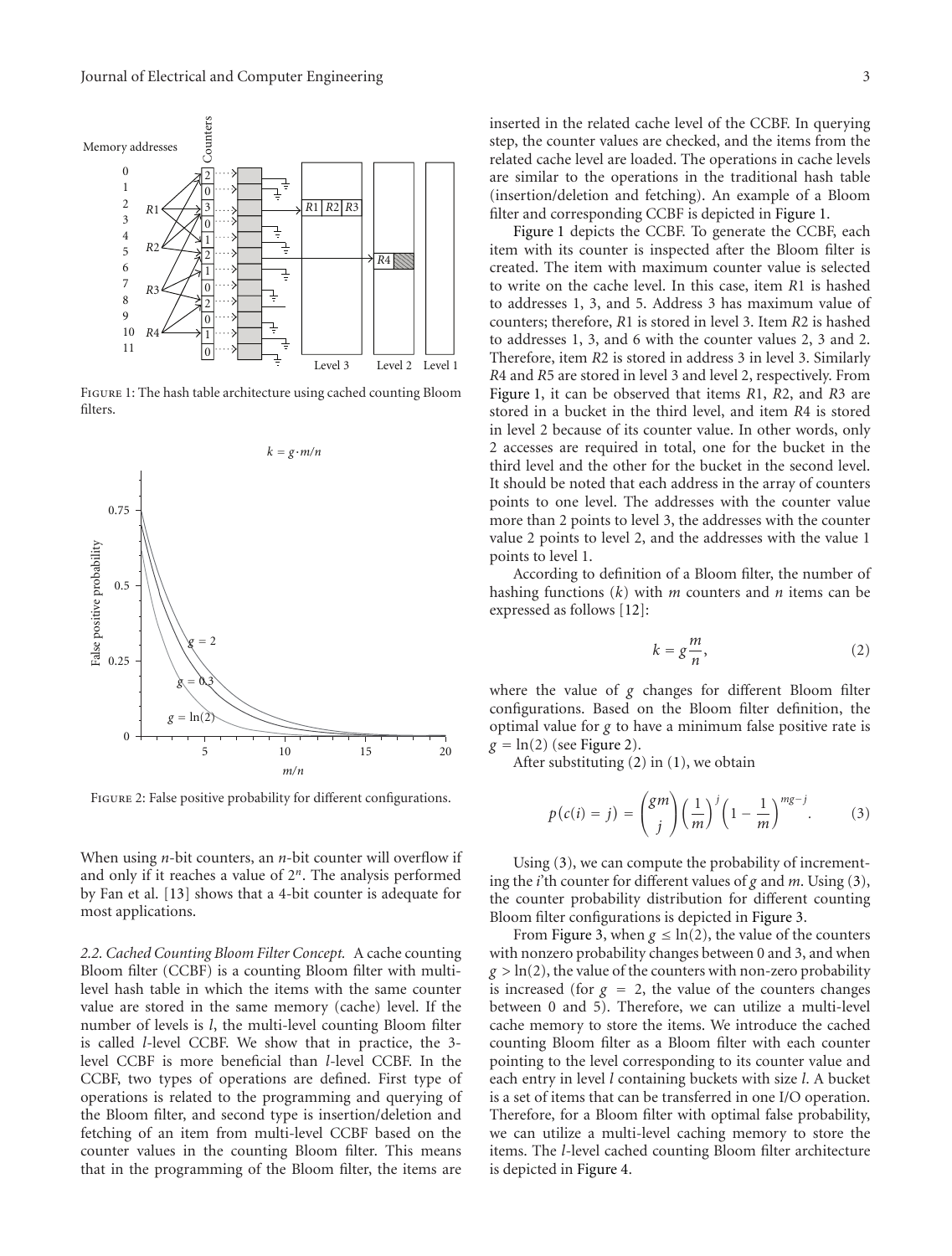In this figure,  $C(i_l, l)$  represents the counter with the value "*l*" pointing to location *il* within cache level "*l*". Therefore, the values of  $C_{1,1}, \ldots, C_{i_1,1}$  are equal to 1, the values of  $C_{1,l-1}, \ldots, C_{i_{l-1},l-1}$  are equal to  $l-1$ , and the values of  $C_{1,l}, \ldots, C_{i,l}$  are equal to *l*. The counters with value 0 do not point to any bucket in the cache memory.

*2.3. Counting Cached Bloom Filter Analysis.* In this section, we present the analysis of the cached counting Bloom filter. The number of accesses to the memory depends on the fact that the Bloom generates a "positive" or "negative" result. For the negative case, no accesses to the memory are needed since it is certain that they are not in the original set. For the positive case, still it must be verified whether the item in question is a member or not (false positive). Consequently, we assume in the analysis that all tests are on different elements which would result in the testing of *n* elements (the same number of items in the original set). The number of accesses in a standard Bloom filter is  $nk(1 + p_f)$ memory accesses, where *n* represents the number of items, *k* represents the number of hashing functions, and  $p_f$  is false positive probability. The *l*-level cached counting Bloom filter is depicted in Figure 4. From Figure 4, the number of accesses in *l*-level CCBF is equal to summation of accesses in all levels as follows:

> number of accesses in *l*-level CCBF  $= (N_1 + \cdots + N_i + \cdots + N_l).$ (4)

In this equation, *Ni* represents the number of accesses in level *i*. Based on definition of the CCBF, the size of a bucket in level *i* is equal to *i*. Therefore, in each access, *i* items can be transferred. Consequently, the number of accesses depended on the number of levels that means the utilization of multilevel cached counting Bloom filter decreases the number of accesses. The number of accesses in level *i* is equal to the number of buckets in this level. To calculate the number of buckets, the size of level *i* is divided by size of the bucket in this level. From (1) and (4), the expected number of accesses in CCBF is extended as follows:

number of accesses in *l*-level CCBF

$$
= A\left(p(j=1) + \frac{p(j=2)}{2} + \dots + \frac{p(j=l)}{l}\right)
$$

$$
= A\binom{A}{1}\left(\frac{1}{m}\right)\left(1 - \frac{1}{m}\right)^{A-1} + \dots
$$

$$
+ A\binom{A}{l}\left(\frac{1}{l}\right)\left(\frac{1}{m}\right)^{l}\left(1 - \frac{1}{m}\right)^{A-l}
$$

$$
\left(\text{with } A = nk\left(1 + p_f\right)\right).
$$

In (5),  $p(j = l)$  shows the probability that a counter incitements *l* times.  $A(p(j = l)/l)$  represents the number of



FIGURE 3: The counter probability distribution for different configurations in counting Bloom filters.

expected accesses in level *l* for a counting Bloom filter with *n* items and *k* hashing functions. We can rewrite (5) as follows:

number of accesses in *l*-level CCBF

$$
= A\left(p(j=1) + \frac{p(j=2)}{2} + \dots + \frac{p(j=l)}{l}\right)
$$
  

$$
= Ae^{-A/m}\left(\left(\frac{1}{m}\right)\binom{A}{1} + \dots + \binom{A}{l}\left(\frac{1}{l}\right)\left(\frac{1}{m}\right)^{l}\right) (6)
$$
  

$$
\cong Ae^{-A/m}\left(\sum_{i=1}^{l} \frac{1}{ii!} \left(\frac{A}{m}\right)^{i}\right)
$$
  

$$
\left(\text{with } A = nk(1 + p_f)\right).
$$

If we assume that  $m/n = c$  and normalize to  $nk(1 + p_f)$ , then we can rewrite (6) as follows:

number of accesses in *l*-level CCBF

$$
=e^{-k(1+p_f)/c}\left(\sum_{i=1}^l\frac{1}{ii!}\left(\frac{k\left(1+p_f\right)}{c}\right)^i\right). \hspace{1cm} (7)
$$

In practice, the number of levels is limited. The graph depicted in Figure 3 shows that the counter values likely are not larger than 3. Therefore, a 3-level CCBF is more beneficial than *l*-level CCBF. We propose to limit the number of levels to 3. More precisely, levels 1 and 2 (containing 1 and 2 buckets, resp.) store the elements for the counters with values 1 and 2, respectively. Level 3 stores the elements for counters with value 3 or larger. As the counters with values larger than 3 require more storage, the elements are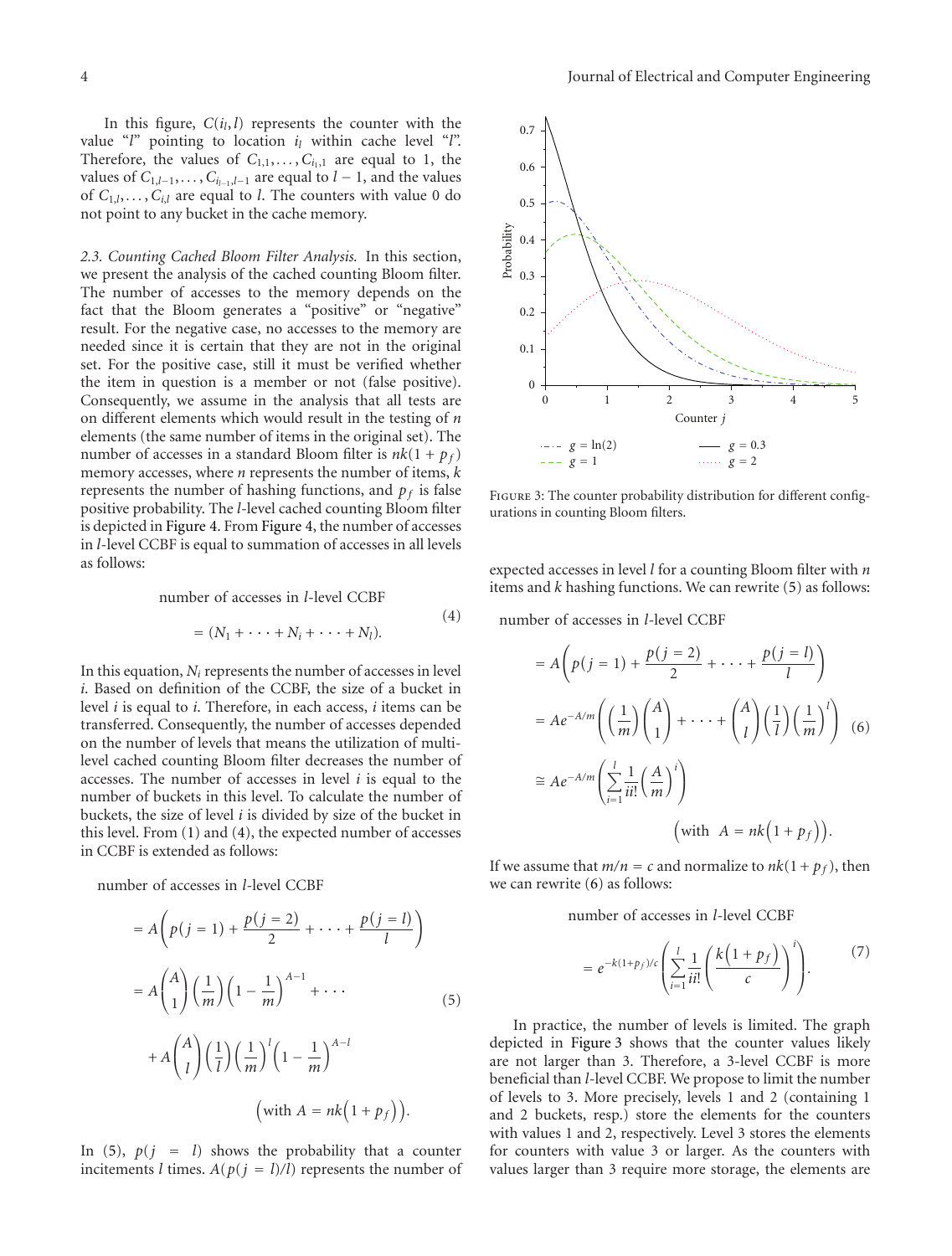

Figure 4: The *l*-level cached counting Bloom filter architecture.

stored over multiple rows in the third level of the CCBF (*segmentation*). The 3-level cache architecture is depicted in Figure 5.

In Figure 5, the values of  $C_{1,1}, \ldots, C_{i_1,1}$  are equal to 1, the values of  $C_{1,2}, \ldots, C_{i_2,2}$  are equal to 2, and the values of  $C_{1,3}, \ldots, C_{i_3,3}$  are equal to 3.  $C_{\text{other}}$  represents the counters with values larger than three and, therefore, they point to a storage within level 3 of the CCBF. Figure 5 highlights the mentioned segmentation. In the following, we analyse the effects of the items with counter values larger than three. The number of accesses in a 3-level CCBF is equal to number of accesses in the levels 1, 2, and 3. The number of accesses in third level of cache can be computed as a summation of the number of counters with value 3 and larger. Therefore, the number of accesses in a 3-level CCBF is as follows:

number of accesses in 3-level CCBF

$$
= A\left(p(j=1) + \frac{p(j=2)}{2} + \frac{p(j\geq 3)}{3}\right)
$$

$$
= A\left(p(j=1) + \frac{p(j=2)}{2} + \frac{p(j=3)}{3}\right)
$$

$$
+ \left\lceil \frac{4}{3} \right\rceil p(j=4)A + \dots + \left\lceil \frac{1}{3} \right\rceil p(j=l)A
$$

$$
= A\binom{A}{1}\left(\frac{1}{m}\right)\left(1 - \frac{1}{m}\right)^{A-1}
$$

$$
+ A\binom{A}{2}\left(\frac{1}{2}\right)\left(\frac{1}{m}\right)^{2}\left(1 - \frac{1}{m}\right)^{A-2}
$$

$$
+ A\binom{A}{3}\left(\frac{1}{3}\right)\left(\frac{1}{m}\right)^{3}\left(1 - \frac{1}{m}\right)^{A-3}
$$

$$
\sum_{i=4}^{l} \left[ \frac{i}{3} \right] {A \choose i} \left( \frac{1}{m} \right)^{i} \left( 1 - \frac{1}{m} \right)^{A-i} A
$$
  
(with  $A = nk \left( 1 + p_f \right)$ ). (8)

Equation (8) is represented as follows:

+

number of accesses in 3-level CCBF

$$
\approx Ae^{-A/m}\left(\frac{A}{m} + \frac{1}{2*2!}\left(\frac{A}{m}\right)^2 + \frac{1}{3*3!}\left(\frac{A}{m}\right)^3\right)
$$

$$
+\sum_{i=4}^{l}\left[\frac{i}{3}\right]\frac{1}{i!}e^{-A/m}\left(\frac{A}{m}\right)^i A
$$

$$
\left(\text{with } A = nk\left(1+p_f\right)\right).
$$

$$
(9)
$$

After substitution of *m/n* with *c* and normalization to  $nk(1 + p_f)$ , the number of accesses in the 3-level CCBF is written as follows:

number of accesses in 3-level CCBF

$$
\approx e^{-k(1+p_f)/c} \left( \frac{k\left(1+p_f\right)}{c} + \frac{1}{2 \times 2!} \left( \frac{k\left(1+p_f\right)}{c} \right)^2 + \frac{1}{3 \times 3!} \left( \frac{k\left(1+p_f\right)}{c} \right)^3 \right)
$$

$$
+ \sum_{i=4}^l \left[ \frac{i}{3} \right] \frac{1}{i!} e^{-k(1+p_f)/c} \left( \frac{k\left(1+p_f\right)}{c} \right)^i.
$$
(10)

In the following, we evaluate the size of the different cache levels in the CCBF architecture. In short, the size of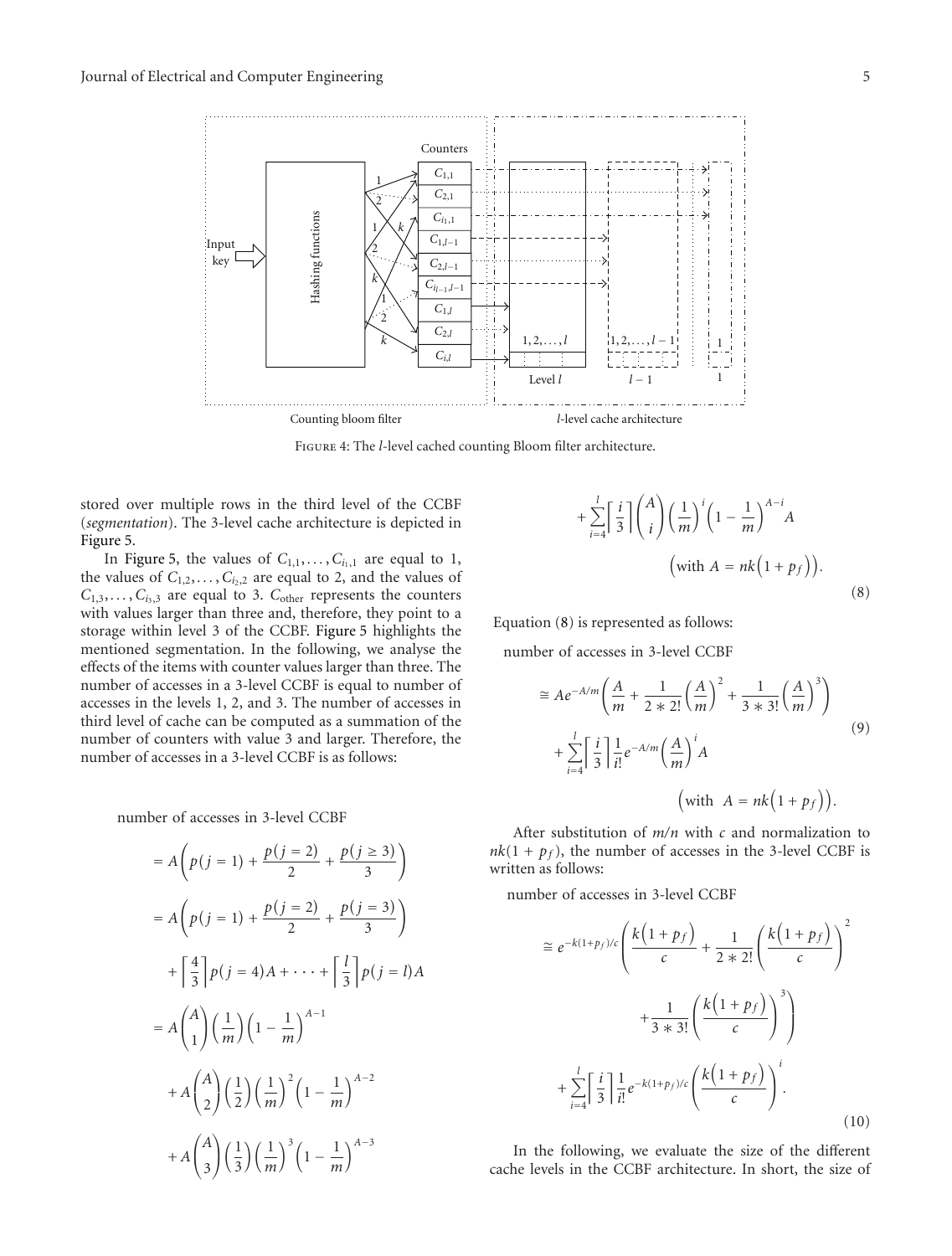

Figure 5: The 3-level cached counting Bloom filter architecture.

each cache level in term of items is equal to the multiplication of *nk* and the probability of each counter value in the CCBF. The size of each cache level in *l*-level CCBF is expressed as follows:

the size of level *j* within *l*-level CCBF

$$
= nkjp(c(i) = (level number))
$$
  
= nkjp(c(i) = j) (11)  
= nkj $\binom{nk}{j}$  $\left(\frac{1}{m}\right)^j \left(1 - \frac{1}{m}\right)^{nk-j}$ .

In (11), *j* is level number. Using (4), we can rewrite (11) as follows:

the size of level *j* in *l*-level CCBF 
$$
\cong nkj e^{-k/c} \left( \frac{1}{j!} \left( \frac{k}{c} \right)^j \right),
$$
 (12)

where *j* is level number.

Using (12), the total size of the *l*-level CCBF cache after normalization to *nk* (size of a standard Bloom filter) is

the total size of *l*-level CCBF = 
$$
nkj \sum_{j=1}^{l} (p(c(i) = j))
$$
  

$$
\approx e^{-k/c} \left( \sum_{j=1}^{l} \frac{j}{j!} \left( \frac{k}{c} \right)^j \right).
$$
 (13)

#### **3. Implementation of a Case Study**

Traditionally, packet classification entailed the forwarding of packets solely based on the destination address that is specified in one of the many header fields within a packet. Packet classification can be seen as the categorization of

incoming packets based on their headers according to specific criteria that examine specific fields within a packet header. The criteria are comprised of a set of rules that specify the content of specific packet header fields to result in a match [14, 15]. For testing purpose, we utilized different ruleset databases and packet traces that have been used by the Applied Research Laboratory in Washington University in St. Louis. The specification of the rule-set databases and packet traces is presented in Table 1.

Table 1 includes seven rule-set databases and packet traces based on IPV4 protocol. The rule sets Fw1, Acl1, and Ipc1 are extracted from real rule sets and others generated by the Classbench benchmark.

A high-level approach for multiple field search employs tuple spaces with a tuple representing information in each field specified by the rules. Srinivasan et al. [8, 9] introduced the tuple space approach and the collection of tuple search algorithms.

A class of universal hashing functions is called H3 hashing functions [16, 17]. Based on tuple space representation for rule-set database and IP packets, the size of input key is 88 bits (32-bit source IP address, 32-bit destination IP address, 8-bit Range-ID, 8-bit Nesting-Level and 8-bit protocol bit). The maximum size of tuple or address space is assumed 2<sup>16</sup> rules for 16-bit address. Therefore, *<sup>Q</sup>*<sup>88</sup>×<sup>16</sup> denotes a set of matrices to define *H*3 hashing function for tuple space packet classification algorithm [18].

#### **4. Performance Evaluation and Results**

In this section, we present the mathematical analysis and implementation results of the CCBF architecture in packet classification using tuple space search.

The implementation and mathematical analysis results for Fw1-100, Fw1-1k, and Fw1-5k rule-set databases for a 3 level CCBF are depicted in Figure 6.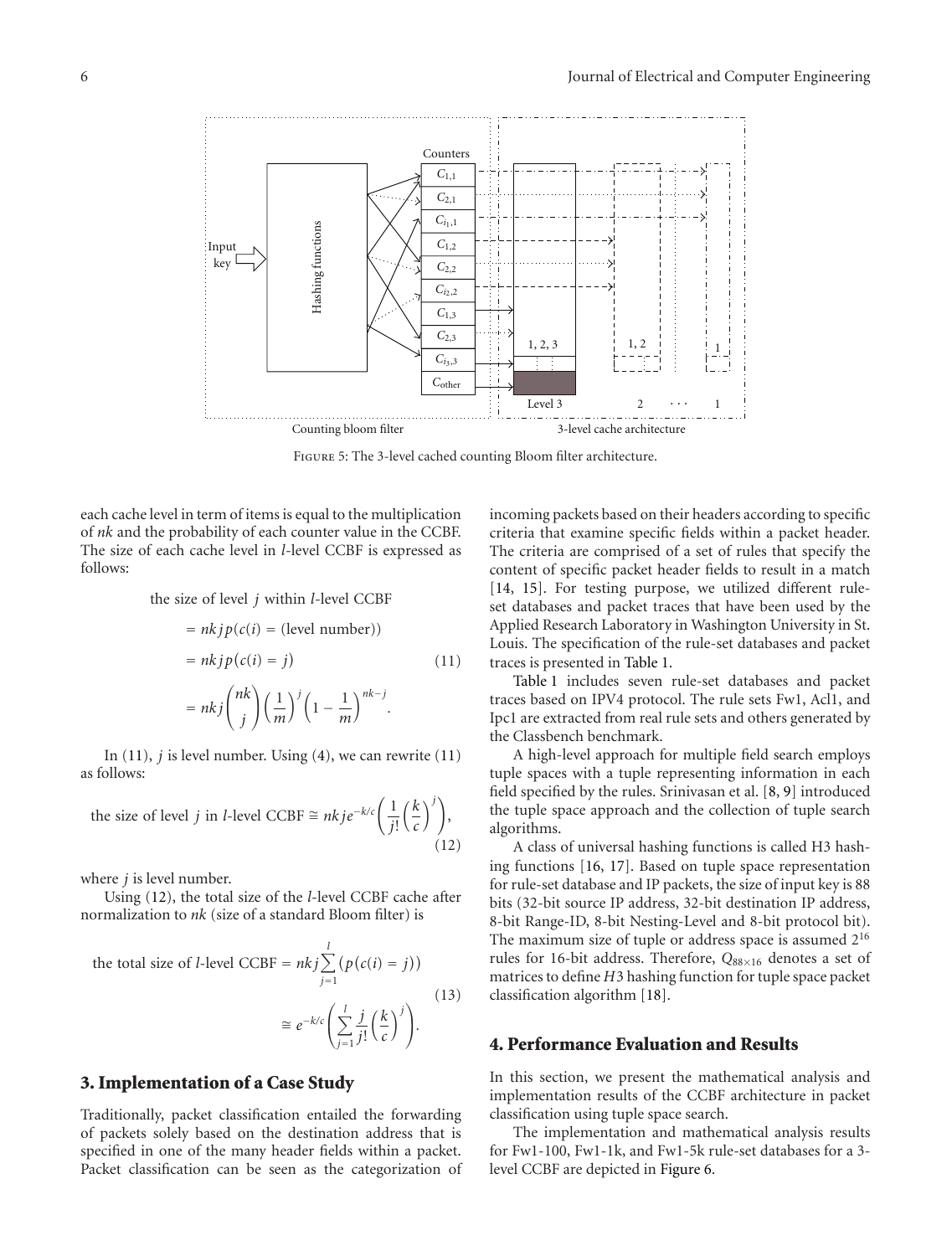|                   | $Fw1-100$ | $Fw1-1k$ | $Fw1-5k$ | $Fw1-10k$ | Fw1  | Ipc1  | Acl1 |
|-------------------|-----------|----------|----------|-----------|------|-------|------|
| Rule-set database |           |          |          |           |      |       |      |
| Number of rules   | 92        | 971      | 4653     | 9311      | 266  | 1550  | 752  |
| Number of tuples  | 26        | 42       | 52       | 57        | 36   | 179   | 44   |
| Packet trace      |           |          |          |           |      |       |      |
| Number of packets | 920       | 8050     | 46700    | 93250     | 2830 | 17020 | 8140 |

TABLE 1: Rule-set database and packet trace specification.



Figure 6: The number of accesses in CCBF normalized to the number of accesses in standard Bloom filter includes mathematical analysis and software implementation. (a) The number of accesses in a 3-level CCBF for Fw1-100. (b) The number of accesses in a 3-level CCBF for Fw1-1k. (c) The number of accesses in a 3-level CCBF for Fw5-1k.

In this figure, "Fw1-xx-Im" shows the graph of the software implementation, and "Fw-xx-Pr" shows the graph of mathematical analysis results that are calculated from (10). The vertical axis shows the number of accesses that are normalized to  $nk(1 + p_f)$  (*n* is the number of items and *k* is number of hashing functions). The horizontal axis includes two sequences that the first one shows number of hashing functions and the second one specified by *c* <sup>=</sup> *m/n*

(*m* represents the size of address space in counter array in CCBF, and *n* represents the number of items) shows corresponding value of previous sequence. As an example for  $k = 3$ ,  $c = 4.3$  generates minimum false positive probability. These rule-set databases (Fw1-100, Fw1-1k, and Fw1-5k) are synthetic that were generated by the Classbench benchmark. From Figure 6, we can observe that the number of accesses is decreased for different configurations. The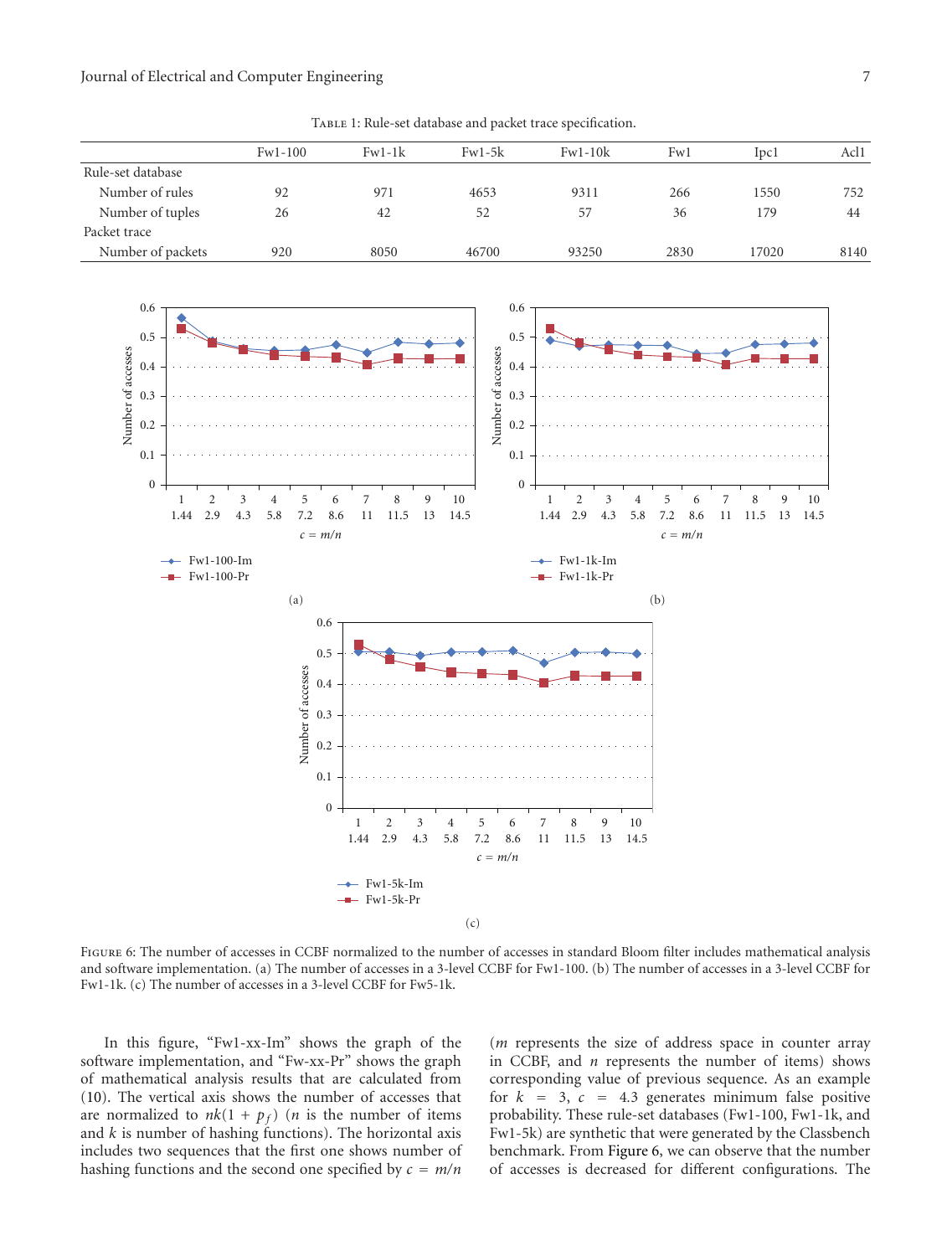

FIGURE 7: The number of accesses in CCBF normalized to the number of accesses in standard Bloom filter includes mathematical analysis and software implementation. (a) The number of accesses in a 3-level CCBF for Ipc1. (b) The number of accesses in a 3-level CCBF for Fw1. (c) The average number of accesses in a 3-level CCBF for all of the utilized rule-set databases in Table 1.

software implementation and mathematical analysis results for Fw1, Ipc1, and average of all rule-set databases are depicted in Figure 7.

Figures 7(a) and 7(b) depict the number of accesses for Fw1 and Ipc1 rule-set databases that were extracted from real rule-set databases. Figure 7(c) depicts the average for all utilized rule-set databases.

From Figures 6 and 7, we can observe that the mathematical analysis results are verified by the software implementation results. Based on the mathematical analysis of CCBF, the number of accesses is decreased by at least 53%. The implementation results of the software packet classifier are at most 7.8% (3.5% in average) less than corresponding mathematical analysis results. This difference is due to the following facts: number of tuples, distribution of rules inside the tuples, and utilized hashing functions. In the packet classification using tuple space, the number of tuples and the number of rules in the tuples are variable for different

rule-set databases and different tuples in each rule-set database. In most of the rule-set databases, one tuple includes about half of the rules, and some tuples only have one or several rules. In the mathematical analysis, the results were obtained by investigating a CCBF with a big bit array and a single set of items. The total size of cache levels for real ruleset databases in a 3-level CCBF is depicted in Figure 8.

In this figure, "rule-set-im" shows the total size of cache for different rule-set database that the results are extracted by a software packet classifier and normalized to *nk* (number of items multiply by number of hashing functions). Based on the software implementation, the total cache size has some fluctuations. This is due to internal gaps of the buckets in the third level of the CCBF.

*4.1. Discussion.* The CCBF stores the incoming items (rules) in the memory similar to a traditional replacement algorithm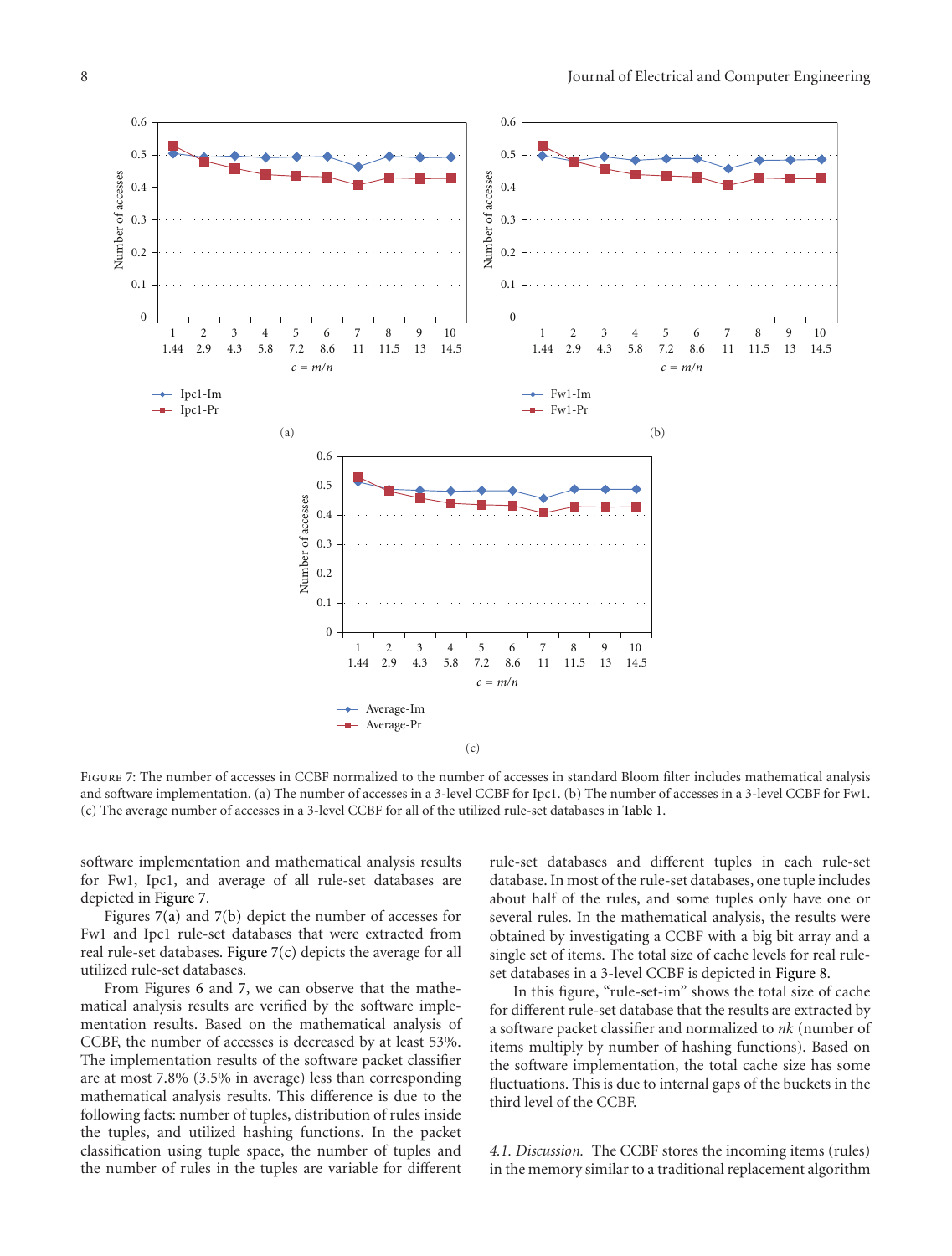

Figure 8: The total size of cache in CCBF normalized to the size of memory in the standard Bloom filter.

that is called least frequently used algorithm (LFU) [19]. In the CCBF, a bucket with larger counter has more reference; therefore, it resides in a higher cache level with lower access time, and the bucket with lower counter resides in a lower cache level. The CCBF overheads in comparison to the standard Bloom filter are managing different cache levels and the segmentation of the large buckets. In the CCBF, the bucket size of third level is set to 3 therefore, larger buckets should be segmented in to different buckets and linked together. It should be noted that the CCBF is different from the hash table with block read support. This is because, in the CCBF the block is read when the corresponding counter has value larger than one otherwise there is no need to block read. From Figure 8, we can observe some difference in the CCBF size between the software implementation and mathematical analysis results. This is because of internal gap in the buckets in the implementation of CCBF. To overcome this problem we utilize the following mechanisms:

- (i) shared global overflow area
- (ii) level overflow area.

A shared global overflow area is a memory space to store the overflow items. When the incoming item cannot be stored on its level, it is stored in the shared global overflow area. The second mechanism is a level overflow area that is allocated as an additional memory for each level. This solution is more practical to implement. This is because the size of each level is assumed larger than the size of the level in mathematical analysis results.

#### **5. Overall Conclusions**

In this paper, we presented a new approach to embed a multilevel cache memory in a counting Bloom filter (CCBF). Using the counting Bloom filter property, the number of accesses and sizes of the *l*-level and 3-level cache in the CCBF architecture were investigated. To verify the mathematical analysis results, we implemented a software packet classifier

in basic tuple space using an *H*3 class of universal hashing functions. The results show that incorporating a multilevel cache memory will improve the performance of Bloom filter in comparison to a standard Bloom filter. Based on the mathematical analysis results of CCBF architecture, the number of accesses is decreased at least by 53%. The implementation results are at most 7.8% more than corresponding mathematical analysis results. We expect this approach to be useful in the design of high-performance memory architectures utilized in network processors and related applications such as packet classification and web caching.

#### **References**

- [1] J. Mudigonda, H. M. Vin, and R. Yavatkar, "Overcoming the memory wall in packet processing: hammers or ladders?" in *Proceedings of the Symposium on Architectures for Networking and Communications Systems, (ANCS '05)*, pp. 1–10, 2005.
- [2] S. Kumar and P. Crowley, "Segmented hash: an efficient hash table implementation for high performance networking subsystems," in *Proceedings of the Symposium on Architectures for Networking and Communications Systems, (ANCS '05)*, pp. 91–103, 2005.
- [3] R. Ricci, S. Barrus, D. Gebhardt, and R. Balasubramonian, "Leveraging bloom filters for smart search within NUCA caches," in *Proceedings of the International Workshop on Complexity-Effective Design*, 2006.
- [4] H. Song, J. Turner, S. Dharmapurikar, and J. Lockwood, "Fast hash table lookup using extended bloom filter: An aid to network processing," in *Proceedings of the International Conference on Applications, Technologies, Architectures, and Protocols for Computer Communications*, vol. 35, no. 4, pp. 181–192, 2005.
- [5] S. Dharmapurikar, H. Song, J. Turner, and J. Lockwood, "Fast packet classification using bloom filters," Tech. Rep. 27, Department of Computer Science and Engineering, Washington University, St. Louis, Mo, USA, 2006.
- [6] A. Broder and M. Mitzenmacher, ""Network applications of bloom filters: a survey," in *Proceedings of the Annual Allerton Conference on Communication, Control, and Computing*, pp. 636–646, 2002.
- [7] F. Chang, F. Wu-chang, and L. Kang, "Approximate caches for packet classification," in *Proceedings of the 23th IEEE International Conference on Computer Communications (INFOCOM '04)*, pp. 2196–2207, March 2004.
- [8] V. Srinivasan, "A packet classification and filter management system," in *Proceedings of the 20th Annual Joint Conference of the IEEE Computer and Communications Societies (INFOCOM '01)*, pp. 1464–1473, April 2001.
- [9] V. Srinivasan, S. Suri, and G. Varghese, "Packet classification using tuple space search," in *Proceedings of the International Conference on Applications, Technologies, Architectures, and Protocols for Computer Communication*, pp. 135–146, 1999.
- [10] H. Yu and R. Mahapatra, "A memory-efficient hashing by multi-predicate bloom filters for packet classification," in *Proceedings of the IEEE International Conference on Computer Communications (INFOCOM '08)*, pp. 1795–1803, 2008.
- [11] S. Dharmapurikar, H. Song, J. Turner, and J. Lockwood, "Fast packet classification using bloom filters," in *Proceedings of the ACM/IEEE Symposium on Architectures for Networking and Communications Systems (ANCS '06)*, pp. 61–70, ACM, 2006.